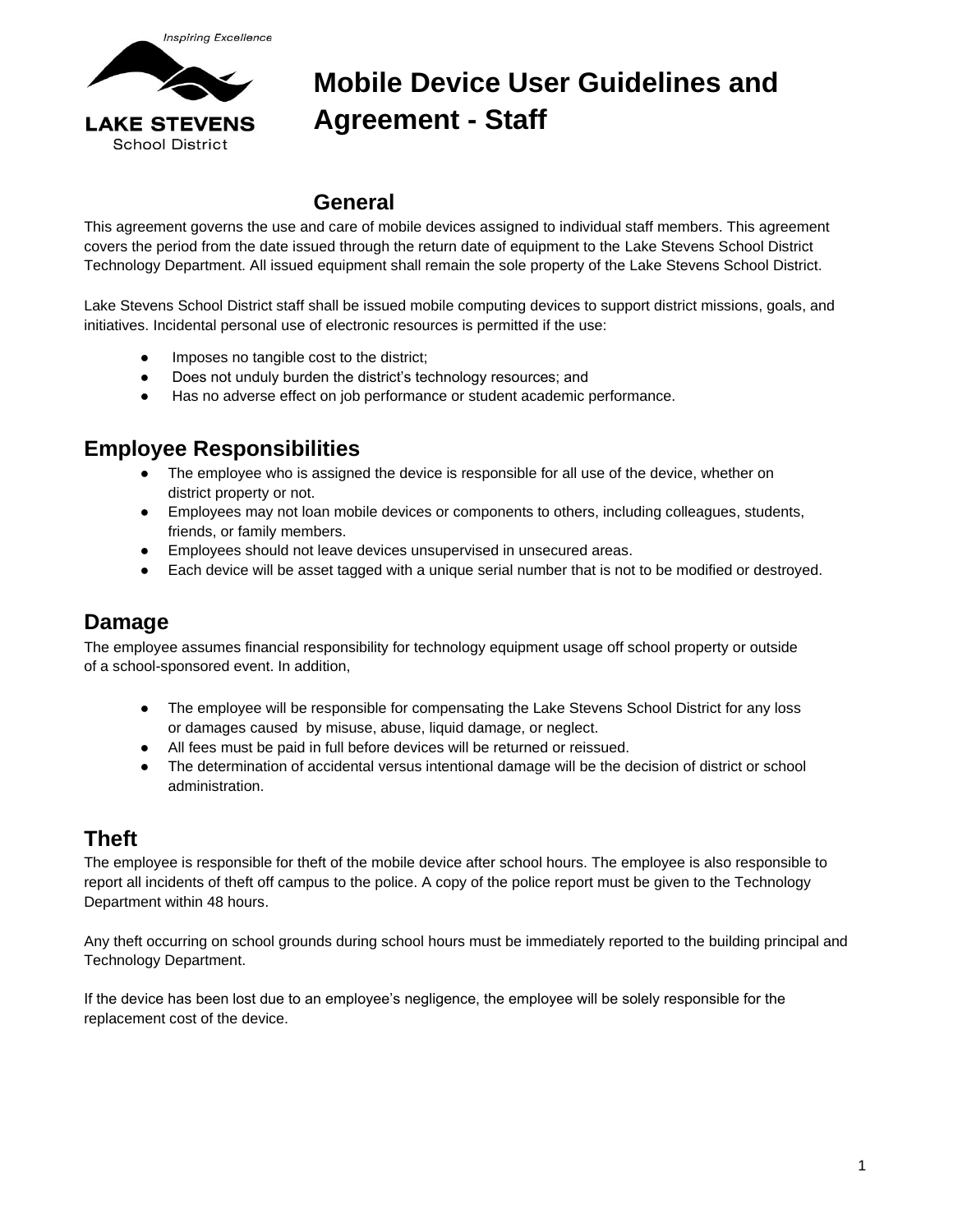

# **Mobile Device User Guidelines and Agreement - Staff**

#### **Insurance**

Lake Stevens School District employees who have been issued a mobile device are advised to consider obtaining appropriate insurance through their preferred

agent.

#### **Monitoring**

District-issued mobile devices may be monitored for responsible use, asset tracking, and troubleshooting purposes, in accordance with the Lake Stevens School District Employees Electronic Resources (Policy and Procedure 1800). The employee will provide access to devices and accessories upon request by the school or district. A search of the device and files may be conducted if there is suspicion that any policies, procedures, or guidelines have been violated, which may be subject to discipline.

There should be no expectation of privacy regarding the contents of computer files or communication using any school owned mobile device or network.

The Lake Stevens School District will cooperate fully with local, state, or federal officials in investigations of suspected illegal activities conducted through district owned equipment.

### **Employee Agreement Receipt**

I accept the conditions as outlined in this Device Loan Agreement for equipment provided by the Lake Stevens School District including, but not limited to:

- All issued equipment shall remain the sole property of the Lake Stevens School District.
- I have read and understand the Electronic Resource Policy and Procedures 1800, and the Mobile Device User Guidelines.
- I have signed the Network Contract for Staff and other designated positions.
- I am responsible at all times for the security and maintenance of my assigned device.
- I may not loan my device to others, including colleagues, students, friends, or family.
- I will be held financially responsible for damages or loss caused by intentional misuse, abuse, or neglect.
- I am responsible for managing the content on this device and understand Lake Stevens School District will not transfer or maintain any content unless it is required for your employment. The district is not liable for loss of content, for any reason, including hardware failure.
- I must return this device and all the accessories to the Technology Department upon resignation, termination, reassignment or end of the loan term.